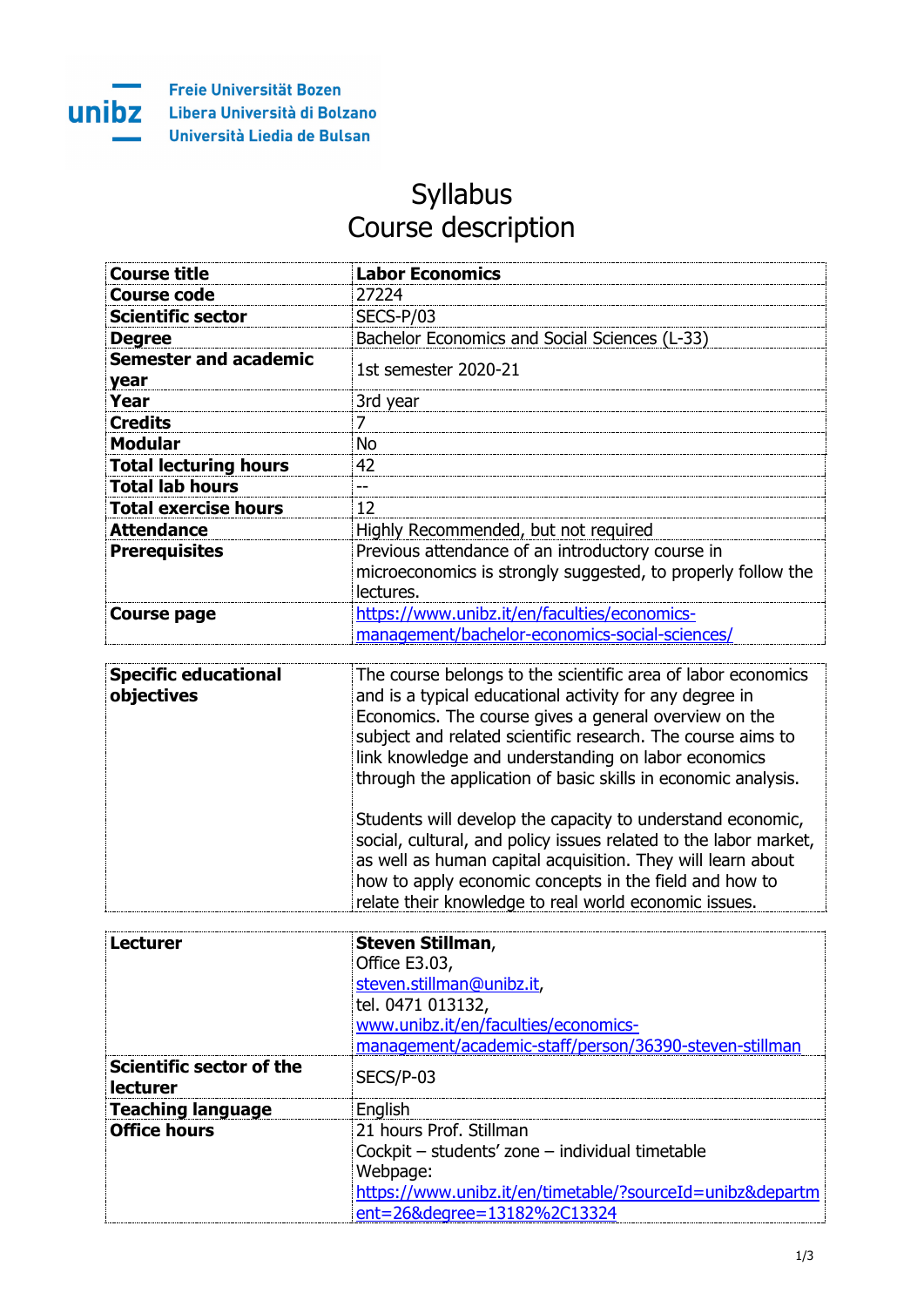

## **Freie Universität Bozen UNIDZ** Libera Università di Bolzano Università Liedia de Bulsan

<u>- Tron</u>

| Lecturing assistant           | Giacomo Battiston                                              |
|-------------------------------|----------------------------------------------------------------|
|                               | Giacomo.Battiston@unibz.it                                     |
|                               | https://www.unibz.it/it/faculties/economics-                   |
|                               | management/academic-staff/person/42903-giacomo-                |
|                               | battiston                                                      |
| <b>Teaching assistant</b>     |                                                                |
|                               |                                                                |
|                               |                                                                |
| <b>List of topics covered</b> | Introduction, Review of Empirical Methods, Labor Supply,       |
|                               | Labor Demand, Labor Market Equilibrium, Human Capital,         |
|                               | Labor Unions, Incentive Pay, Unemployment, Social              |
|                               | Interactions, Labor Market Discrimination, Inequality, Labor   |
|                               | Mobility, Immigration, Household Economics, Work, Family       |
|                               | and Child Development                                          |
| <b>Teaching format</b>        | Lectures, discussions, small group projects, exercises, etc.   |
|                               |                                                                |
| <b>Learning outcomes</b>      | Knowledge and understanding:                                   |
|                               | Students should know how analytical tools are used in labor    |
|                               | economics and acquire knowledge on the theory of labor         |
|                               | demand, labor supply, labor market equilibrium, and human      |
|                               |                                                                |
|                               | capital acquisition.                                           |
|                               |                                                                |
|                               | Applying knowledge and understanding:                          |
|                               | Students should be able to comprehend and apply research       |
|                               | contributions. They will learn how to interpret theoretical    |
|                               | ideas and applied research results such as how individual      |
|                               | labor market decisions are impacted by government policies.    |
|                               |                                                                |
|                               | Making judgments:                                              |
|                               | Student should be able to reflect on specific problems and     |
|                               | formulate judgments that include a critical reflection on the  |
|                               | relevant social and economic issues involved.                  |
|                               |                                                                |
|                               | Communication skills:                                          |
|                               | Students should be able to communicate content, key            |
|                               |                                                                |
|                               | concepts, research ideas, problems and solutions as well as    |
|                               | research results to both a specialist and non-specialist       |
|                               | audience.                                                      |
|                               |                                                                |
|                               | Learning skills:                                               |
|                               | Students are able to link economic theory and specific         |
|                               | economic problems related to labor markets. They are           |
|                               | expected to extend their knowledge acquired during the         |
|                               | course autonomously by reading and understanding scientific    |
|                               | research and analysis and to continue to undertake further     |
|                               | study in order to do a literature review and to frame a proper |
|                               |                                                                |
|                               | research question.                                             |

| Assessment | A voluntary midterm and mandatory final exam, both written, |
|------------|-------------------------------------------------------------|
|            | as well as a mandatory writing assignment and presentation. |
|            | Non-attendees are allowed to take the midterm exam and      |